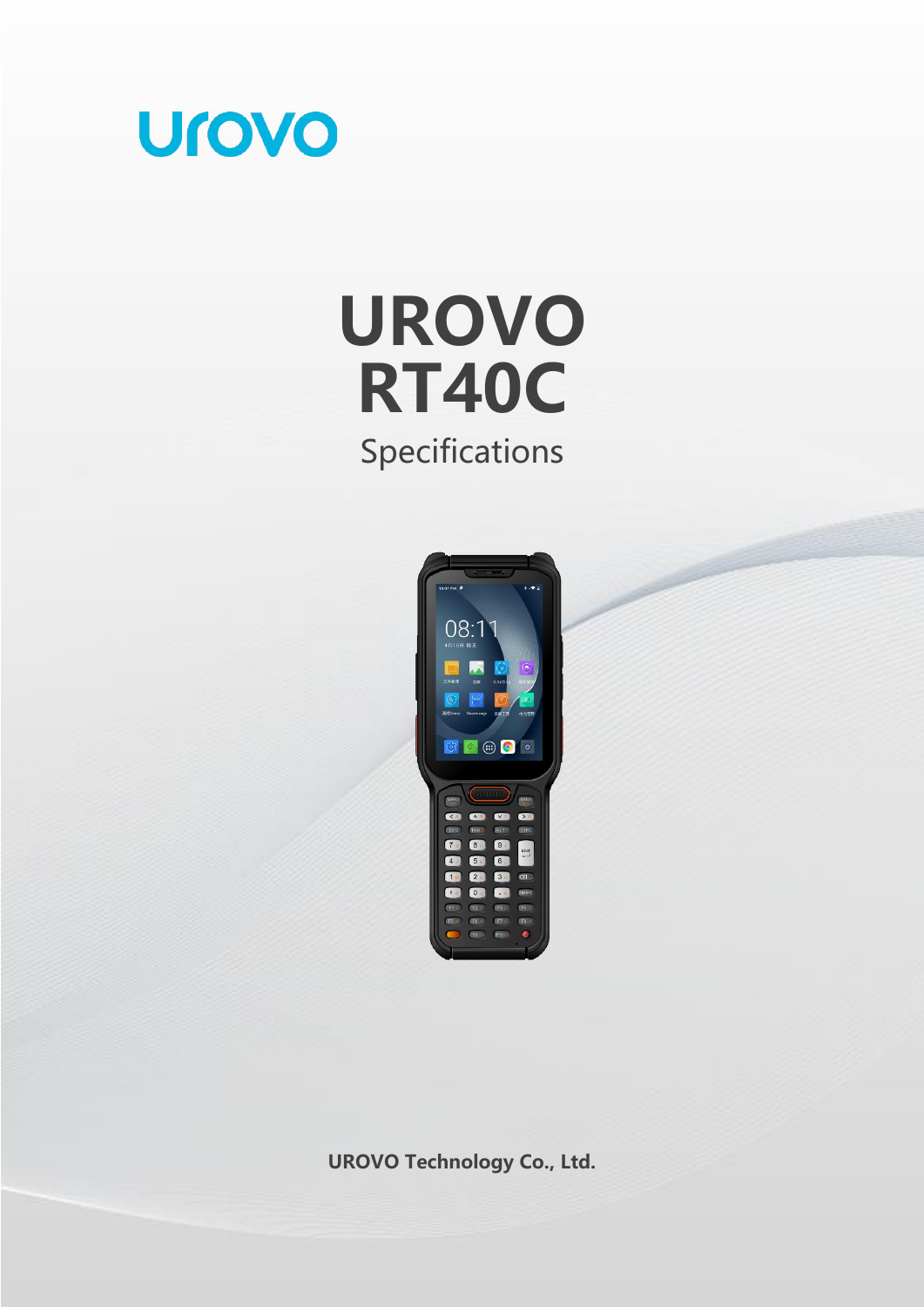

|                               | Model            | <b>UROVO RT40C</b>                                                              |  |
|-------------------------------|------------------|---------------------------------------------------------------------------------|--|
|                               | OS               | Android Q (10)                                                                  |  |
|                               |                  | Qualcomm Octa-core 1.8GHz                                                       |  |
| Performance                   | Processor        | Qualcomm Octa-core 2.2GHz (optional)                                            |  |
|                               | Storage          | 3GB RAM/ 32GB ROM                                                               |  |
|                               |                  | 4GB RAM/ 64GB ROM (optional)                                                    |  |
|                               | Extension        | microSD card, Max.128GB extension                                               |  |
|                               | Dimension        | 199 x 58(handle) x29(thinnest) mm (78.34 x 22.83 x 11.41 in)                    |  |
|                               | Weight           | 425q                                                                            |  |
|                               | Screen           | 4 inch 480*800 pixel                                                            |  |
|                               | Cover glass      | Corning Gorilla                                                                 |  |
|                               |                  | 3.85V 5,200mAh                                                                  |  |
|                               | Main battery     | Support battery swap, exchange battery without boot-up                          |  |
|                               | Charging<br>time | Less than 3 hours                                                               |  |
|                               |                  | Earpiece, speaker, microphone                                                   |  |
|                               | Voice            | Support PTT (Push-to-Talk), speaker loudness over 100dB at                      |  |
|                               |                  | 10cm                                                                            |  |
| <b>Basic</b><br>specification | <b>Buttons</b>   | 29 keys isolation keyboard                                                      |  |
|                               | Gun Grip         | Gun grip version with scan trigger is optional                                  |  |
|                               | Camera           | Rear camera: 13M pixel with flashlight. (Not supported for gun<br>grip version) |  |
|                               | Sensor           | Light sensor, proximity sensor, Accelerometer                                   |  |
|                               |                  | (optional), e-compress (optional), gyro sensor                                  |  |
|                               |                  | (optional)                                                                      |  |
|                               | Scanner          | Standard range scanner and extended range scanner are                           |  |
|                               |                  | optional                                                                        |  |
|                               |                  | Support all industry-leading 1D/2D barcode on paper or<br>screen                |  |
|                               | Slot             | Nano SIM*2, PSAM/ SIM*1 (self-adaption)                                         |  |
|                               | <b>WAN</b>       | 2G/3G/4G                                                                        |  |
|                               | Bluetooth        | $BT 5.0 + BR/EDR + BLE$                                                         |  |
| Communication                 | <b>WIFI</b>      | 802.11 a/b/g/n/ac/d/e/h/i/k/r/v/w 2.4GHz/ 5GHz                                  |  |
|                               | <b>GNSS</b>      | GPS, BeiDou, GLONASS, Galileo                                                   |  |
|                               | Working          |                                                                                 |  |
|                               | temperatu        | -20 $^{\circ}$ C ~ +50 $^{\circ}$ C                                             |  |
|                               | re               |                                                                                 |  |
| Environment                   | Storage          |                                                                                 |  |
|                               | temperature      | -40° C ~ +70° C                                                                 |  |
|                               | Humidity         | $5\% \sim 95\%$ RH (non-condensing)                                             |  |
|                               | Drop test        | 1.8m (5.9 ft.) flat concrete                                                    |  |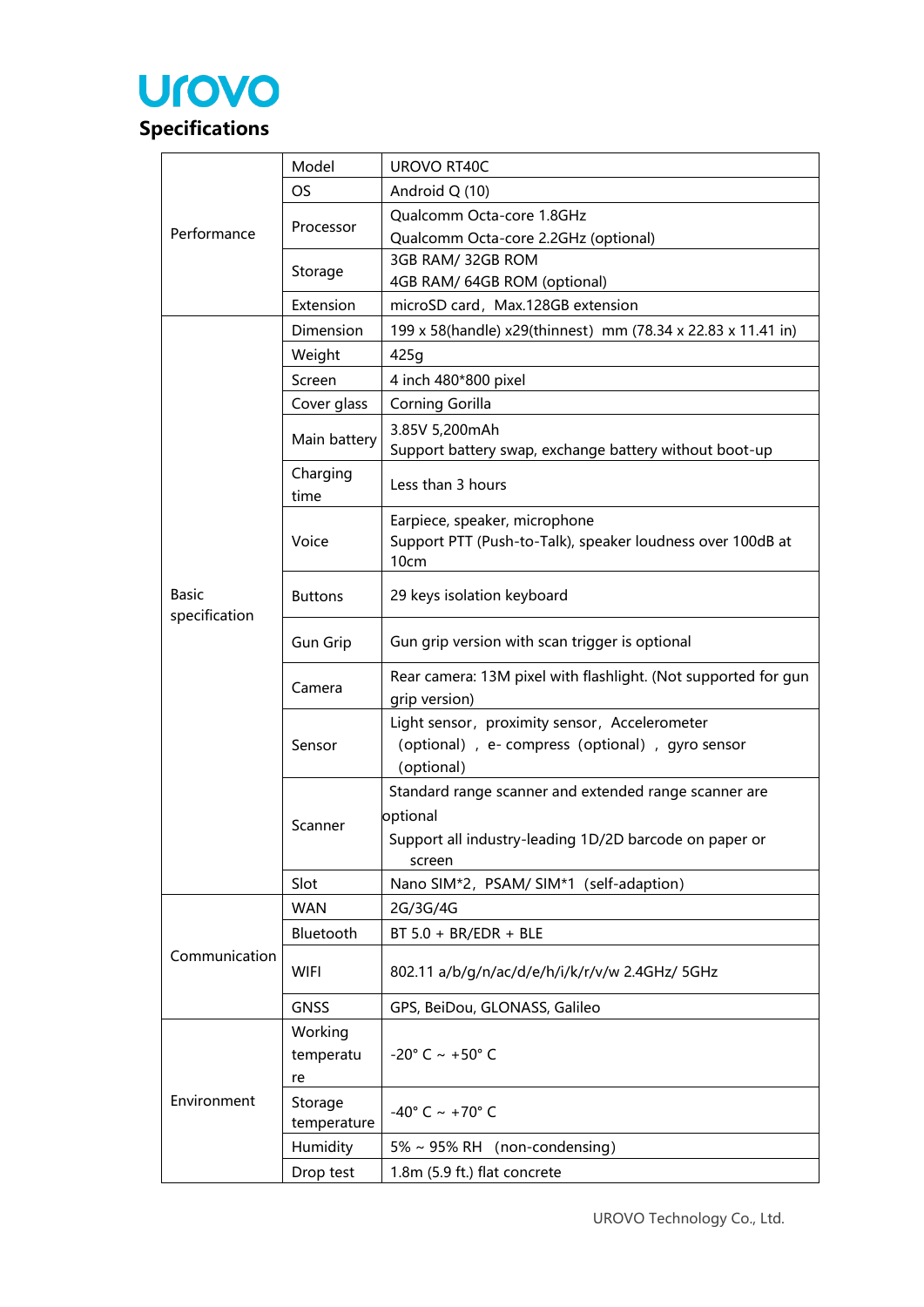# Urovo

|         | Tumble test   1000 times 1m (3.3 ft.) |
|---------|---------------------------------------|
| IP rate | <b>IP68</b>                           |
| ESD     | ±15kV air, ±8kV direct                |

#### **Data capture parameter**

#### **1) Camera**

| Camera          | Rear camera                                               |
|-----------------|-----------------------------------------------------------|
| Rear camera     | 13M pixel                                                 |
| Focus           | Auto-Focus                                                |
| Video recording | Max. resolution and frame rate: 1920 x 1080(1080p), 30fps |

# **2) Scan engine**

| Optional #1       | Standard range 2D high performance                                                                                                                                                                                                                                                                                                                                                                                                                                                                                                                                                                                   |
|-------------------|----------------------------------------------------------------------------------------------------------------------------------------------------------------------------------------------------------------------------------------------------------------------------------------------------------------------------------------------------------------------------------------------------------------------------------------------------------------------------------------------------------------------------------------------------------------------------------------------------------------------|
| Roll              | 360°                                                                                                                                                                                                                                                                                                                                                                                                                                                                                                                                                                                                                 |
| Skew              | $±60^{\circ}$                                                                                                                                                                                                                                                                                                                                                                                                                                                                                                                                                                                                        |
| Pitch             | ±60°                                                                                                                                                                                                                                                                                                                                                                                                                                                                                                                                                                                                                 |
| Support symbology | UPC/EAN , Bookland EAN , UCC Coupon Code, ISSN EAN, Code<br>128, GS1-128, ISBT 128, Code 39, Trioptic Code 39, Code 32, Code 93, Code<br>11, Interleaved 2 of 5, Discrete 2 of 5, Codabar, MSI, Chinese 2 of 5, Korean 3<br>of 5, Matrix 2 of 5, Inverse 1D, GS1 DataBar, Composite<br>Codes, PDF417, MicroPDF417, Data Matrix, Data Matrix Inverse, Maxicode, QR<br>Code, MicroQR, QR Inverse, Aztec, Aztec<br>Inverse, Han Xin, Han Xin Inverse, Postal Codes, US Postnet, US Planet, UK<br>Postal, Japan Postal, Australian Postal, Netherlands KIX Code, USPS 4CB/One<br>Code/Intelligent Mail, UPU FICS Postal  |
| Optional #2       | Extended range 2D high performance                                                                                                                                                                                                                                                                                                                                                                                                                                                                                                                                                                                   |
| Roll              | 360°                                                                                                                                                                                                                                                                                                                                                                                                                                                                                                                                                                                                                 |
| Skew              | $±60^{\circ}$                                                                                                                                                                                                                                                                                                                                                                                                                                                                                                                                                                                                        |
| Pitch             | ±60°                                                                                                                                                                                                                                                                                                                                                                                                                                                                                                                                                                                                                 |
| Support symbology | UPC/EAN , Bookland EAN , UCC Coupon Code, ISSN EAN, Code<br>128, GS1-128, ISBT 128, Code 39, Trioptic Code 39, Code 32, Code 93, Code<br>11, Interleaved 2 of 5, Discrete 2 of 5, Codabar, MSI, Chinese 2 of 5, Korean 3<br>of 5, Matrix 2 of 5, Inverse 1D, GS1 DataBar, Composite<br>Codes , PDF417, MicroPDF417, Data Matrix, Data Matrix Inverse, Maxicode, QR<br>Code, MicroQR, QR Inverse, Aztec, Aztec<br>Inverse, Han Xin, Han Xin Inverse, Postal Codes, US Postnet, US Planet, UK<br>Postal, Japan Postal, Australian Postal, Netherlands KIX Code, USPS 4CB/One<br>Code/Intelligent Mail, UPU FICS Postal |

# **3)RFID(HF)**

| <b>RFID</b> | Read/Write(HF)                                                                                                                              |
|-------------|---------------------------------------------------------------------------------------------------------------------------------------------|
| Tag type    | ISO15693                                                                                                                                    |
|             | ISO14443: ISO14443 Type A, ISO14443 Type B<br>MIFARE: Mifare S50, Mifare S70, Mifare UltraLight, Mifare Pro, Mifare<br>Desfire etc., FeliCa |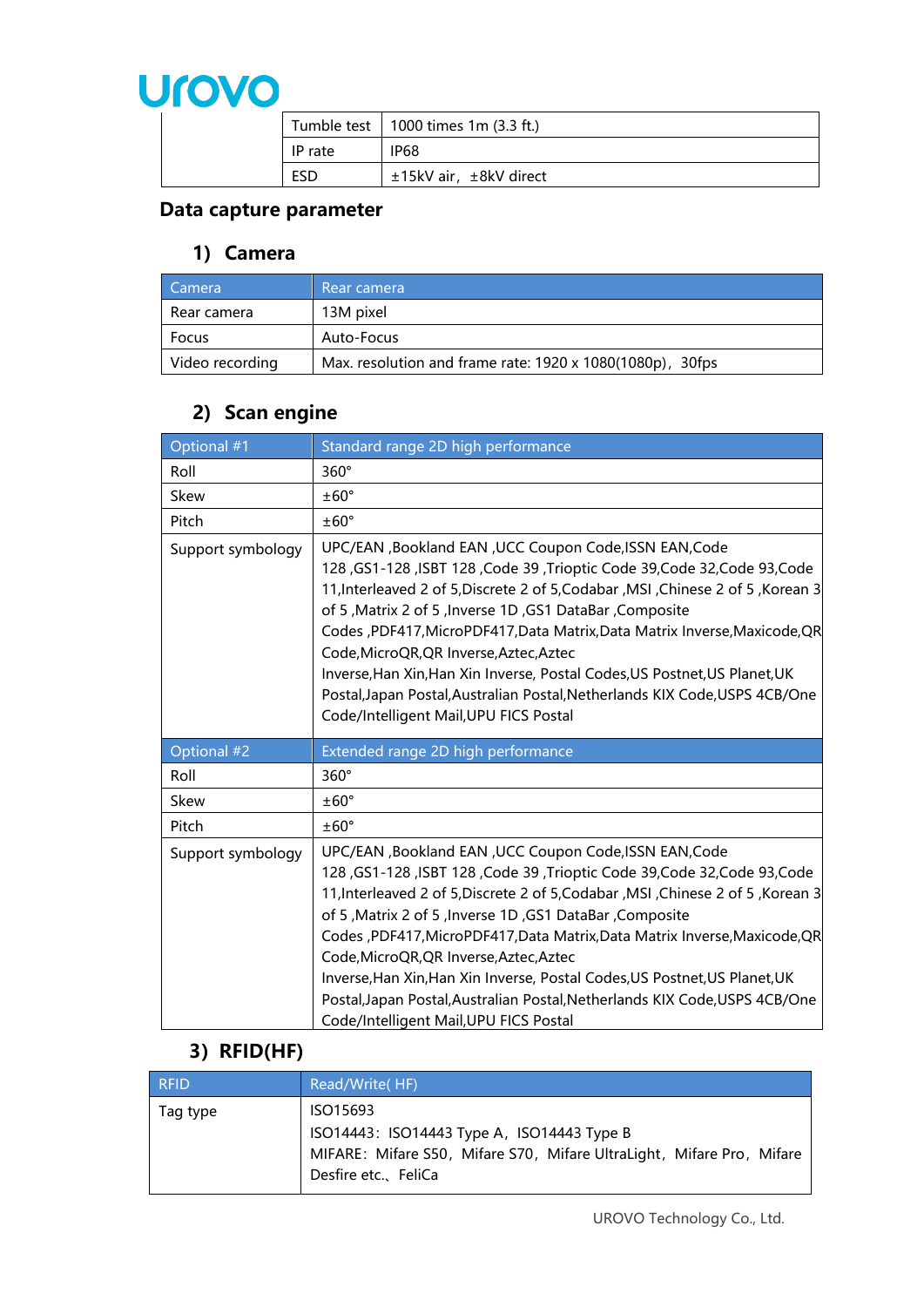

Frequency 13.56MHz

#### **Data transfer parameter**

#### **1) GNSS**

| <b>GNSS</b>            | Parameter                                                                                                   |
|------------------------|-------------------------------------------------------------------------------------------------------------|
| Mode                   | Support GPS (L1 1.575GHz C/A code), Beidou (B1 1.561GHz),<br>GLONASS(L1 1.602GHz),<br>Galileo (L1 1.575Ghz) |
| Clod start             | Less than 40s                                                                                               |
| Max channel<br>numbers | 31 channel                                                                                                  |
| Sensitivity            | $-130dB$ (SNR 40dBHz)                                                                                       |
| Accuracy               | 5-10m (OPEN SKY)                                                                                            |

#### **2) WLAN**

| <b>Wifi</b> | <b>WLAN</b>                                                                                                 |
|-------------|-------------------------------------------------------------------------------------------------------------|
| Protocol    | IEEE 802.11a/b/g/n/ac (2.4G/5G WIFI)                                                                        |
| Frequency   | 2.4G <sub>s</sub> 5G                                                                                        |
| Channel     | CH1-CH13, CH34-CH140, CH149-CH165                                                                           |
| Security    | EAP-TLS, EAP-TTLS, PEAP-MSCHAPv2, PEAP-TLS,<br>PEAP-GTC, PWD, SIM, AKA<br>WEP, WPA/WPA2-PSK, WAPI, WAPI-PSK |
| Roaming     | Support 802.11r fast/seamless roaming                                                                       |

#### **3) WWAN**

| <b>WWAN</b> | <b>WWAN</b> parameter |                                                                                                                                    |
|-------------|-----------------------|------------------------------------------------------------------------------------------------------------------------------------|
| <b>WWAN</b> | 4G                    | TD-LTE(B34/B38/B39/B40/B41)<br>FDD-<br>LTE(B1/B2/B3/B4/B5/B7/B8/B12/B13/B14/B17/B1<br>9/B <sub>20</sub><br>/B25/B26/B28A/B28B/B66) |
|             | 3G                    | WCDMA(B1/B2/B4/B5/B8)<br>GSM/EDGE/GPRS(850/900/1800/1900)<br>TD-SCDMA(B34/B39)<br>CDMA2000 1x EV-DO Rev.A BC0 (800MHz)             |
|             | 2G                    | CDMA 1x<br>GSM/EDGE/GPRS(850/900/1800/1900)                                                                                        |

#### **4) PAN**

| Standard      | BT parameter            |
|---------------|-------------------------|
| Support mode  | $BT 5.0 + BR/EDR + BLE$ |
| Connect range | Over 10m                |

### **Accessories**